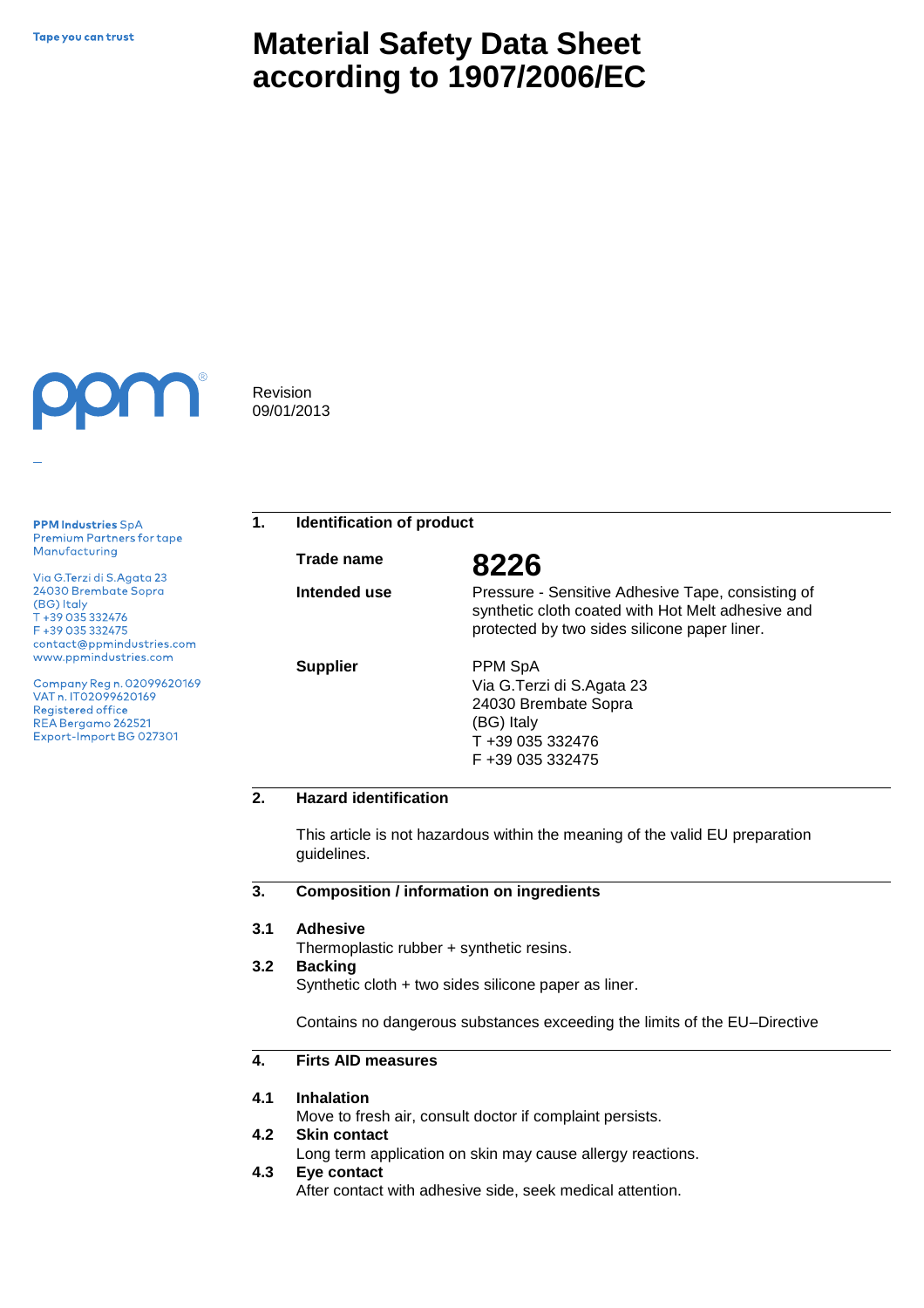### **4.4 Ingestion**

Rinse the mouth.Drink glasses of water. If adverse health effects develop seek medical attention.

#### **5. Fire fighting measures**

- **● Suitable extinguishing media** All common extinguishing agents are suitable.
- **● Special protection equipment for firefighters**  Wear self-contained breathing apparatus. Wear protective equipment.
- **● Hazardous combustion products** Carbon monoxide, carbon oxides.

### **6. Accidental release measures**

Pick up the rolls, pack them again and send to waste disposal the damaged material, according to the laws in force.

### **7. Handling and storage**

- **●** No particular precaution needed during manipulation of the product.
- **●** This article has to be stored, preferably, at a room temperature ranging between 15 and 25°C
- **8. Exposure controls / personal protection**
	- **● No special particular measures needed to face exposure to this article.**
	- **● General protection and hygiene measures**  Do not eat or smoke while working.

### **9. Physical and chemical properties**

Reference has to be made to the relevant technical sheet available on request.

#### **10. Stability and reactivity**

### **10.1 Conditions to avoid**

No decomposition if used according to specifications.

**10.2 Hazardous decomposition products**

In case of fire, smoke as well as carbon dioxide, carbon oxide may arise.

### **11. Toxicological information**

### **General toxicological information**

This article does not contain any toxical substances; to the best of our knowledge no harmful effects are to be expected if the product is handled and used properly.

### **12. Ecological information**

### **General ecological information**

Do not empty into drains, soil or water.